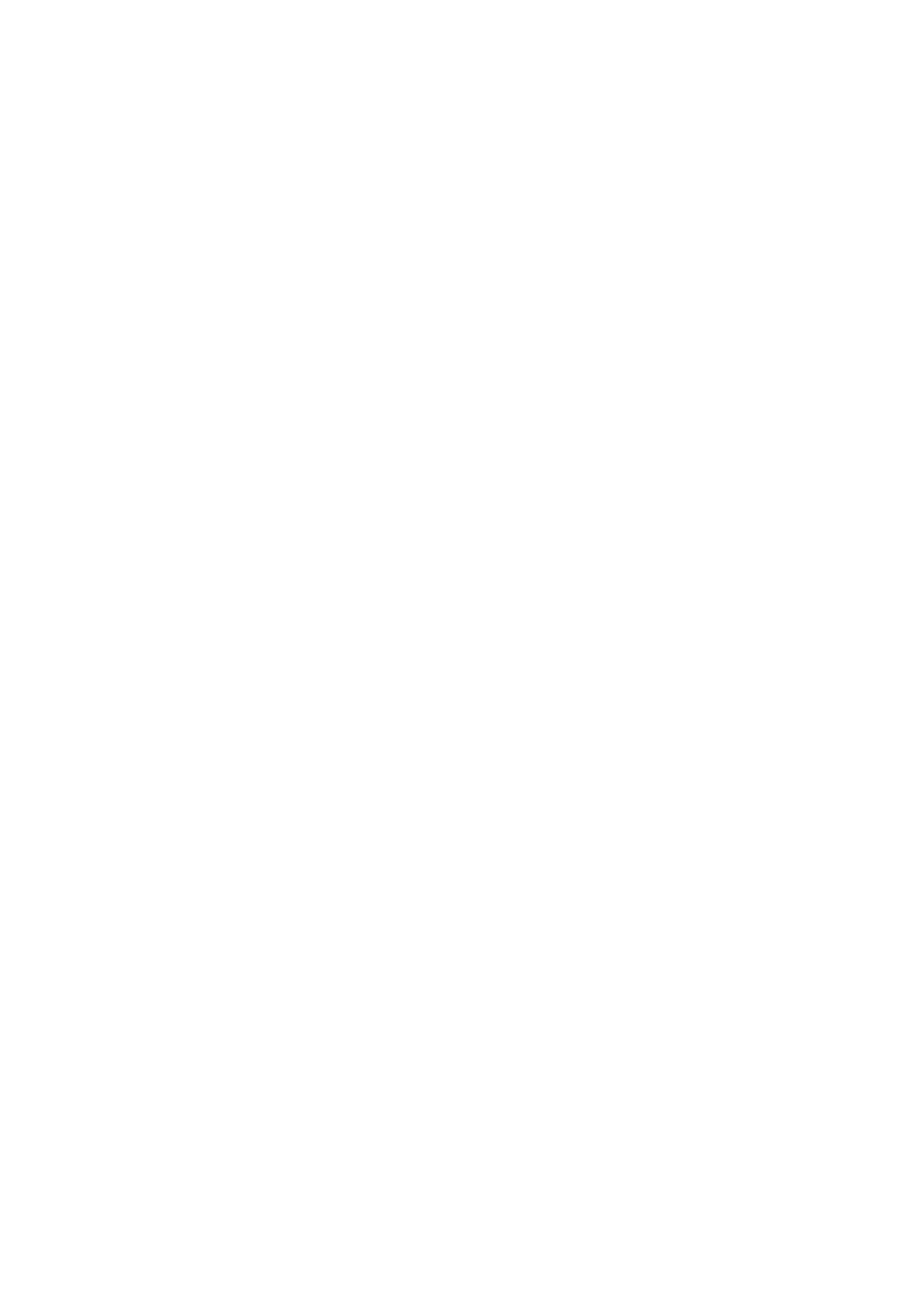earthborn

**Concen-**

**Revision date:** 29 May 2020 **Version:** 1.2.0.0. **Print date:** 7 Apr 2021

# **SECTION 3: Composition / information on ingredients**

| 3.2. Mixtures           |
|-------------------------|
| <b>Description:</b>     |
| <b>Mixtures</b>         |
| Hazardous ingr          |
| <b>product identifi</b> |

# **Hazardous ingredients / Hazardous impurities / Stabilisers:**

| product identifiers                                      | Substance name<br>Classification according to Regulation (EC) No 1272/2008<br>[CLP]                                                                                                                                                                                                                                                                                                                                                                                                                                                                                                       | Concen-<br>tration         |
|----------------------------------------------------------|-------------------------------------------------------------------------------------------------------------------------------------------------------------------------------------------------------------------------------------------------------------------------------------------------------------------------------------------------------------------------------------------------------------------------------------------------------------------------------------------------------------------------------------------------------------------------------------------|----------------------------|
| <b>CAS No.: 2634-33-5</b><br><b>EC No.: 220-120-9</b>    | 1,2-benzisothiazol-3(2H)-one<br>Acute Tox. 4, Aquatic Acute 1, Eye Dam. 1, Skin Irrit. 2, Skin Sens. 1<br>→ <> <> Danger H302-H315-H317-H318-H400<br><b>Specific concentration limit (SCL):</b><br>Skin Sens. 1; H317: $C \ge 0.05\%$                                                                                                                                                                                                                                                                                                                                                     | $0 - \le 0.03$<br>weight-% |
| CAS No.: 55965-84-9<br><b>Index No.:</b><br>613-167-00-5 | Reaction mass of: 5-chloro-2-methyl-2H-isothiazol-3-one and<br>2-methyl-2H-isothiazol-3-one (3:1).<br>Acute Tox. 2, Acute Tox. 3, Aquatic Acute 1, Aquatic Chronic 1,<br>Eye Dam. 1, Skin Corr. 1C, Skin Sens. 1A<br><sup>◇</sup> ◆ ◆ Danger H301-H310-H314-H317-H330-H410-EUH071<br>M-factor (acute): 100 M-factor (chronic): 100<br><b>Specific concentration limit (SCL):</b><br>Skin Corr. 1C: H314: $C \ge 0.6\%$<br>Skin Irrit. 2; H315: $0.06\% \le C < 0.6\%$<br>Eye Dam. 1; H318: C ≥ 0.6%<br>Eye Irrit. 2; H319: $0.06\% \le C < 0.6\%$<br>Skin Sens. 1A; H317: $C \ge 0.002\%$ | $0 - 0.0015$<br>weight-%   |

Full text of H- and EUH-phrases: see section 16.

# **SECTION 4: First aid measures**

# **4.1. Description of first aid measures**

### **General information:**

In case of accident or unwellness, seek medical advice immediately (show directions for use or safety data sheet if possible). Remove victim out of the danger area. Remove contaminated, saturated clothing. If unconscious but breathing normally, place in recovery position and seek medical advice. Do not leave affected person unattended.

#### **Following inhalation:**

Provide fresh air. In case of respiratory tract irritation, consult a physician.

#### **In case of skin contact:**

After contact with skin, wash immediately with plenty of water and soap.

#### **After eye contact:**

After contact with the eyes, rinse with water with the eyelids open for a sufficient length of time, then consult an ophthalmologist immediately.

#### **Following ingestion:**

Rinse mouth. Let water be drunken in little sips (dilution effect). Get medical advice/attention if you feel unwell.

#### **Self-protection of the first aider:**

First aider: Pay attention to self-protection!

#### **4.2. Most important symptoms and effects, both acute and delayed** No known symptoms to date.

#### **4.3. Indication of any immediate medical attention and special treatment needed** Treat symptomatically.

# **SECTION 5: Firefighting measures**

#### **5.1. Extinguishing media**

#### **Suitable extinguishing media:**

Water mist, alcohol resistant foam, Dry extinguishing powder

# **Unsuitable extinguishing media:**

Full water jet

#### **5.2. Special hazards arising from the substance or mixture**

The product itself does not burn.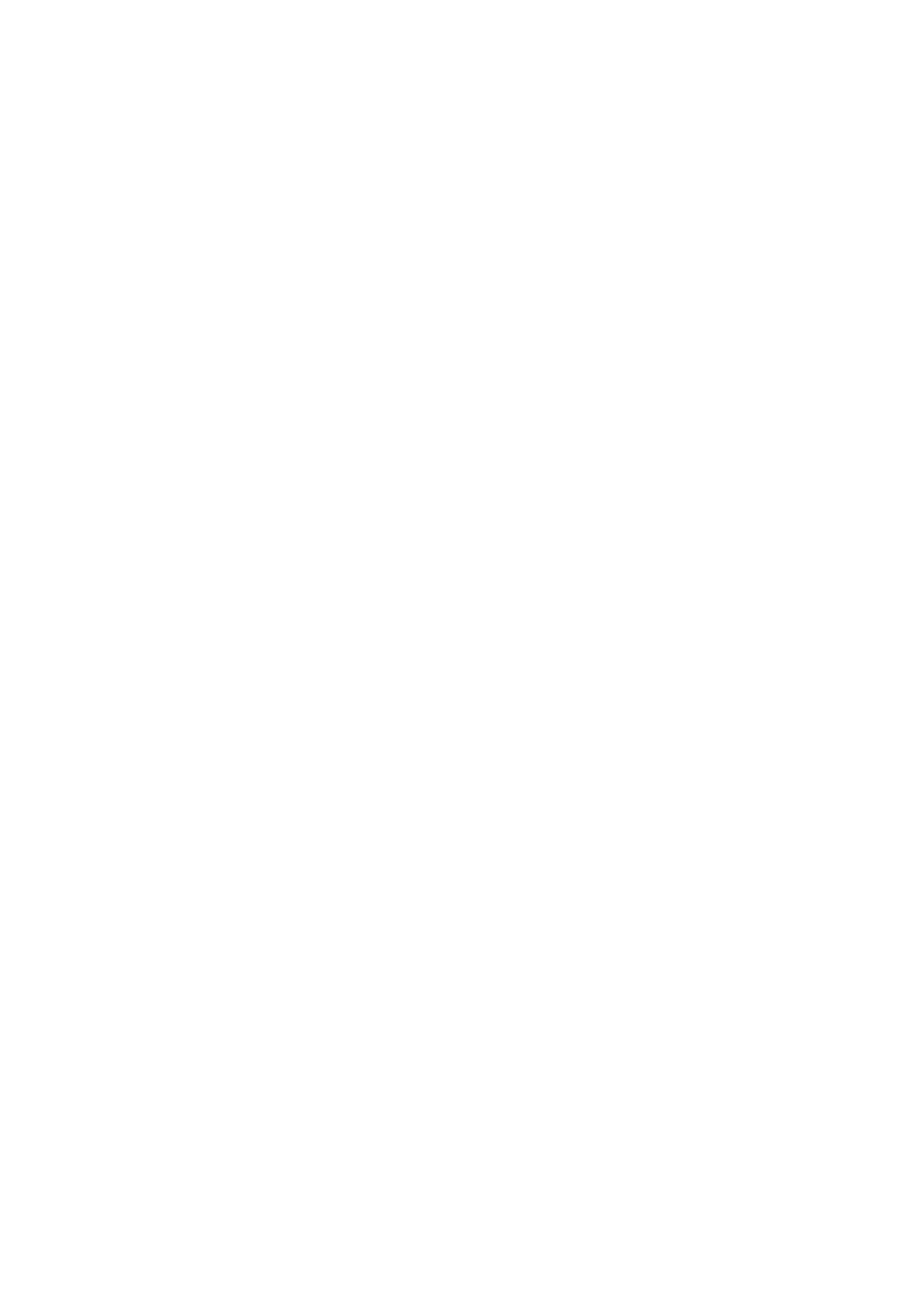Page 5/9

earthborn

**Revision date:** 29 May 2020 **Version:** 1.2.0.0. **Print date:** 7 Apr 2021

| Substance name                                                     | <b>PNEC Value</b>  | $\mathbf 0$ PNEC type         |
|--------------------------------------------------------------------|--------------------|-------------------------------|
| l titanium dioxide<br>l CAS No.: 13463-67-7<br>l EC No.: 236-675-5 | $100 \text{ mg/l}$ | 1 PNEC sediment, marine water |
| l titanium dioxide<br>l CAS No.: 13463-67-7<br>l EC No.: 236-675-5 | $100 \text{ mg/l}$ | 1) PNEC soil, freshwater      |

#### **8.2. Exposure controls**

#### **8.2.1. Appropriate engineering controls**

See section 7. No additional measures necessary.

#### **8.2.2. Personal protection equipment**

#### **Eye/face protection:**

Eye glasses with side protection DIN EN 166

#### **Skin protection:**

Tested protective gloves must be worn EN ISO 374 Suitable material: NBR (Nitrile rubber) In the case of wanting to use the gloves again, clean them before taking off and air them well. Breakthrough times and swelling properties of the material must be taken into consideration.

#### **Respiratory protection:**

Usually no personal respirative protection necessary.

#### **Thermal hazards:**

See chapter 7. No additional measures necessary.

**Other protection measures:**

Provide adequate ventilation.

# **8.2.3. Environmental exposure controls**

# No data available

#### **8.3. Additional information**

Avoid contact with eyes and skin. When using do not eat, drink or smoke. Wash hands before breaks and after work.

# **SECTION 9: Physical and chemical properties**

#### **9.1. Information on basic physical and chemical properties**

#### **Appearance**

**Physical state:** Liquid **Colour:** white **Odour:** not determined

#### **Safety relevant basis data**

| parameter                                       |                                | at $^{\circ}$ C | <b>Method</b> | <b>Remark</b> |
|-------------------------------------------------|--------------------------------|-----------------|---------------|---------------|
| pH                                              | $8 - 9$                        | 20 °C           |               |               |
| Melting point                                   | not determined                 |                 |               |               |
| Freezing point                                  | not determined                 |                 |               |               |
| Initial boiling point and boiling<br>range      | not determined                 |                 |               |               |
| Decomposition temperature                       | not determined                 |                 |               |               |
| Flash point                                     | not determined                 |                 |               |               |
| Evaporation rate                                | not determined                 |                 |               |               |
| Auto-ignition temperature                       | not determined                 |                 |               |               |
| Upper/lower flammability or<br>explosive limits | not determined                 |                 |               |               |
| Vapour pressure                                 | not determined                 |                 |               |               |
| Vapour density                                  | not determined                 |                 |               |               |
| Density                                         | $1.6 - 1.65$ g/cm <sup>3</sup> | 20 °C           |               |               |
| Relative density                                | not determined                 |                 |               |               |
| <b>Bulk density</b>                             | not determined                 |                 |               |               |
| Water solubility                                | not determined                 |                 |               |               |
| Partition coefficient: n-octanol/<br>water      | not determined                 |                 |               |               |
| Dynamic viscosity                               | not determined                 |                 |               |               |
| Kinematic viscosity                             | not determined                 | 40 °C           |               |               |

#### **9.2. Other information**

No data available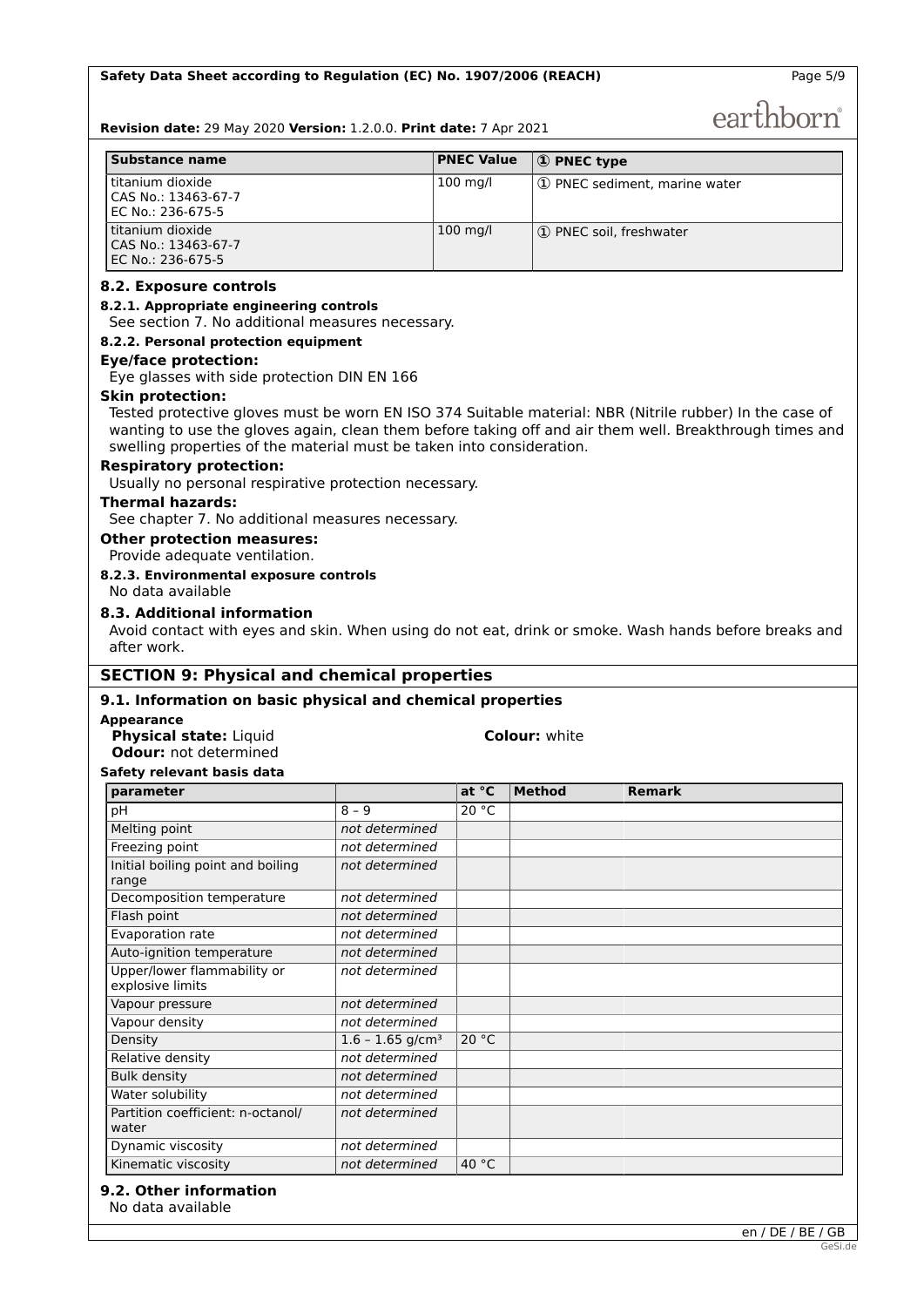# earthborn

### **SECTION 10: Stability and reactivity**

#### **10.1. Reactivity**

The product is stable under storage at normal ambient temperatures.

#### **10.2. Chemical stability**

The product is chemically stable under recommended conditions of storage, use and temperature.

#### **10.3. Possibility of hazardous reactions**

No hazardous reaction when handled and stored according to provisions.

#### **10.4. Conditions to avoid**

Frost , Heat . Protect from direct sunlight.

#### **10.5. Incompatible materials**

No hazardous reaction when handled and stored according to provisions.

#### **10.6. Hazardous decomposition products**

In case of fire may be liberated: Hazardous decomposition products : Carbon dioxide , Carbon monoxide

# **SECTION 11: Toxicological information**

# **11.1. Information on hazard classes as defined in Regulation (EC) No 1272/2008**

| Substance name                                                                                                            | <b>Toxicological information</b>                                                        |
|---------------------------------------------------------------------------------------------------------------------------|-----------------------------------------------------------------------------------------|
| 1,2-benzisothiazol-3(2H)-one<br>CAS No.: 2634-33-5<br>EC No.: 220-120-9                                                   | $LD_{50}$ dermal:<br>2,000 mg/kg (Rat) OECD 402<br>$LD_{50}$ oral:<br>1,020 mg/kg (Rat) |
| Reaction mass of: 5-chloro-2-methyl-2H-isothiazol-3-one<br>and 2-methyl-2H-isothiazol-3-one (3:1).<br>CAS No.: 55965-84-9 | $LD_{50}$ oral:<br>53 mg/kg (Rat)                                                       |

#### **Acute oral toxicity:**

Based on available data, the classification criteria are not met.

### **Acute dermal toxicity:**

Based on available data, the classification criteria are not met.

#### **Acute inhalation toxicity:**

Based on available data, the classification criteria are not met.

#### **Skin corrosion/irritation:**

Based on available data, the classification criteria are not met.

#### **Serious eye damage/irritation:**

Based on available data, the classification criteria are not met.

#### **Respiratory or skin sensitisation:**

Contains 1,2-benzisothiazol-3(2H)-one, Reaction mass of: 5-chloro-2-methyl-2H-isothiazol-3-one and 2 methyl-2H-isothiazol-3-one (3:1).. May produce an allergic reaction.

### **Germ cell mutagenicity:**

Based on available data, the classification criteria are not met.

#### **Carcinogenicity:**

Based on available data, the classification criteria are not met.

#### **Reproductive toxicity:**

Based on available data, the classification criteria are not met.

# **STOT-single exposure:**

Based on available data, the classification criteria are not met.

#### **STOT-repeated exposure:**

Based on available data, the classification criteria are not met.

#### **Aspiration hazard:**

Based on available data, the classification criteria are not met.

### **Additional information:**

No data available

# **11.2. Information on other hazards**

No data available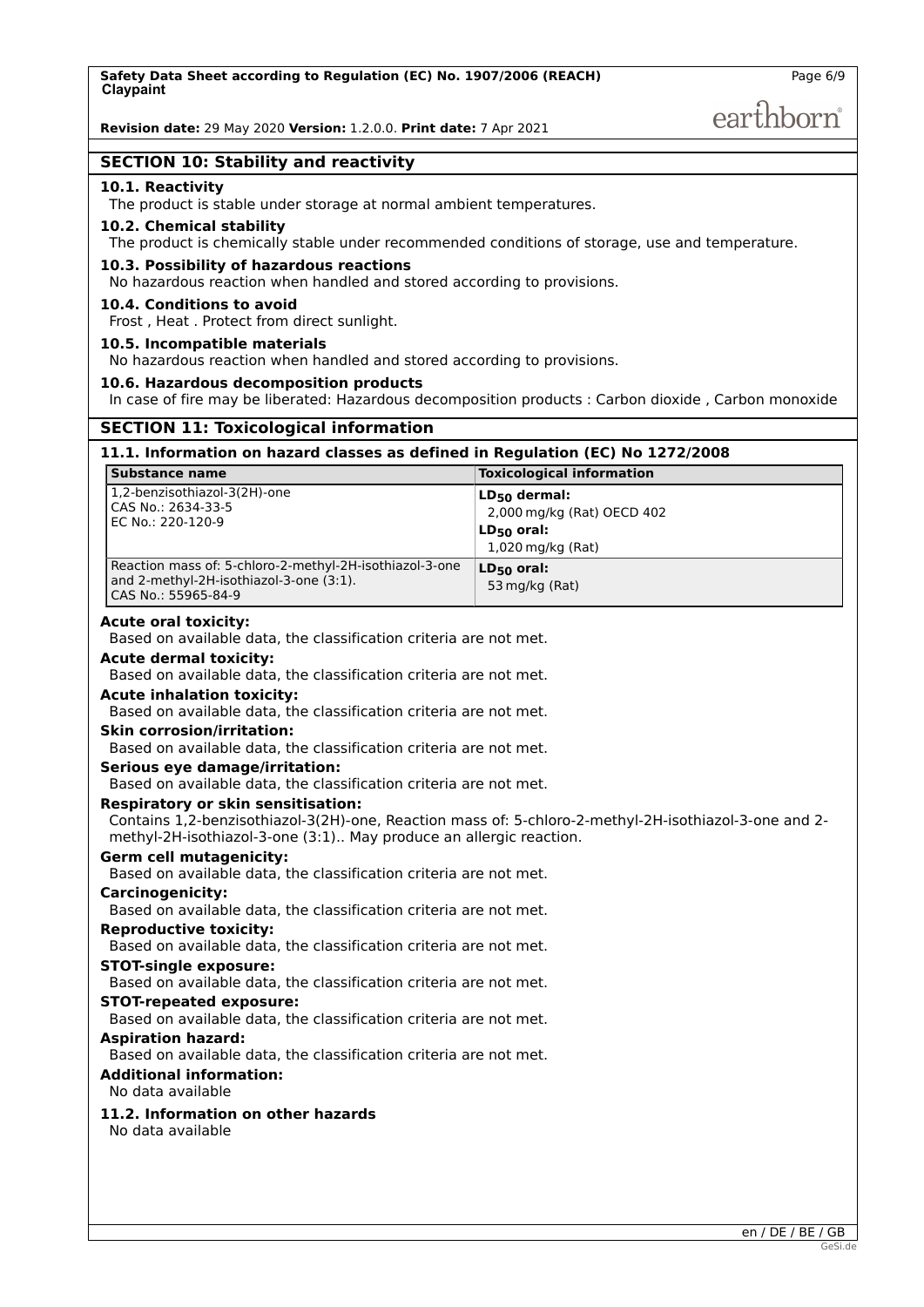**Revision date:** 29 May 2020 **Version:** 1.2.0.0. **Print date:** 7 Apr 2021

earthborn

# **SECTION 12: Ecological information**

| 12.1. Toxicity                                                                                                            |                                                                                                                                                                                                                                                                                                                                                                                                    |
|---------------------------------------------------------------------------------------------------------------------------|----------------------------------------------------------------------------------------------------------------------------------------------------------------------------------------------------------------------------------------------------------------------------------------------------------------------------------------------------------------------------------------------------|
| <b>Substance name</b>                                                                                                     | <b>Toxicological information</b>                                                                                                                                                                                                                                                                                                                                                                   |
| 1,2-benzisothiazol-3(2H)-one<br>CAS No.: 2634-33-5<br>EC No.: 220-120-9                                                   | $LC_{50}$ : 0.8 mg/l 4 d (fish)<br>$EC_{50}$ : 4.4 mg/l 2 d (crustaceans)                                                                                                                                                                                                                                                                                                                          |
| Reaction mass of: 5-chloro-2-methyl-2H-isothiazol-3-one<br>and 2-methyl-2H-isothiazol-3-one (3:1).<br>CAS No.: 55965-84-9 | $LC_{50}$ : > 0.19 - < 2.13 mg/l 4 d (fish)<br>$LC_{50}$ : = 0.56 mg/l 2 d (crustaceans)<br>$EC_{50}$ : >0.18 - <13 mg/l 2 d (crustaceans)<br>$EC_{50}$ : =0.13 mg/l 3 d (Algae/water plant)<br>$EC_{50}$ : =0.06 mg/l 4 d (Algae/water plant)<br>$LC_{50}$ : > 0.07 - < 0.3 mg/l 4 d (fish)<br><b>LC<sub>50</sub>:</b> =0.056 mg/l 2 d (crustaceans)<br>$EC_{50}$ : = 0.18 mg/l 2 d (crustaceans) |

#### **12.2. Persistence and degradability** No data available

#### **12.3. Bioaccumulative potential** No data available

**12.4. Mobility in soil**

No data available

### **12.5. Results of PBT and vPvB assessment**

| Substance name                                                                                                            | <b>Results of PBT and vPvB assessment</b>                                                            |
|---------------------------------------------------------------------------------------------------------------------------|------------------------------------------------------------------------------------------------------|
| 1,2-benzisothiazol-3(2H)-one<br>l CAS No.: 2634-33-5<br>EC No.: 220-120-9                                                 | The substance in the mixture does not meet the PBT/<br>vPvB criteria according to REACH, annex XIII. |
| Reaction mass of: 5-chloro-2-methyl-2H-isothiazol-3-one<br>and 2-methyl-2H-isothiazol-3-one (3:1).<br>CAS No.: 55965-84-9 | The substance in the mixture does not meet the PBT/<br>vPvB criteria according to REACH, annex XIII. |

#### **12.6. Endocrine disrupting properties** No data available

#### **12.7. Other adverse effects**

No data available

#### **SECTION 13: Disposal considerations**

#### **13.1. Waste treatment methods**

Recycle according to official regulations.

#### **13.1.1. Product/Packaging disposal**

Waste codes/waste designations according to EWC/AVV

#### **Waste code product:**

08 01 12 waste paint and varnish other than those mentioned in 08 01 11

#### **Waste code packaging:**

#### **Remark:**

Dispose of waste according to applicable legislation.

# **Waste treatment options**

**Appropriate disposal / Product:**

Dispose of waste according to applicable legislation.

#### **Appropriate disposal / Package:**

Non-contaminated packages may be recycled.

# **SECTION 14: Transport information**

No dangerous good in sense of these transport regulations.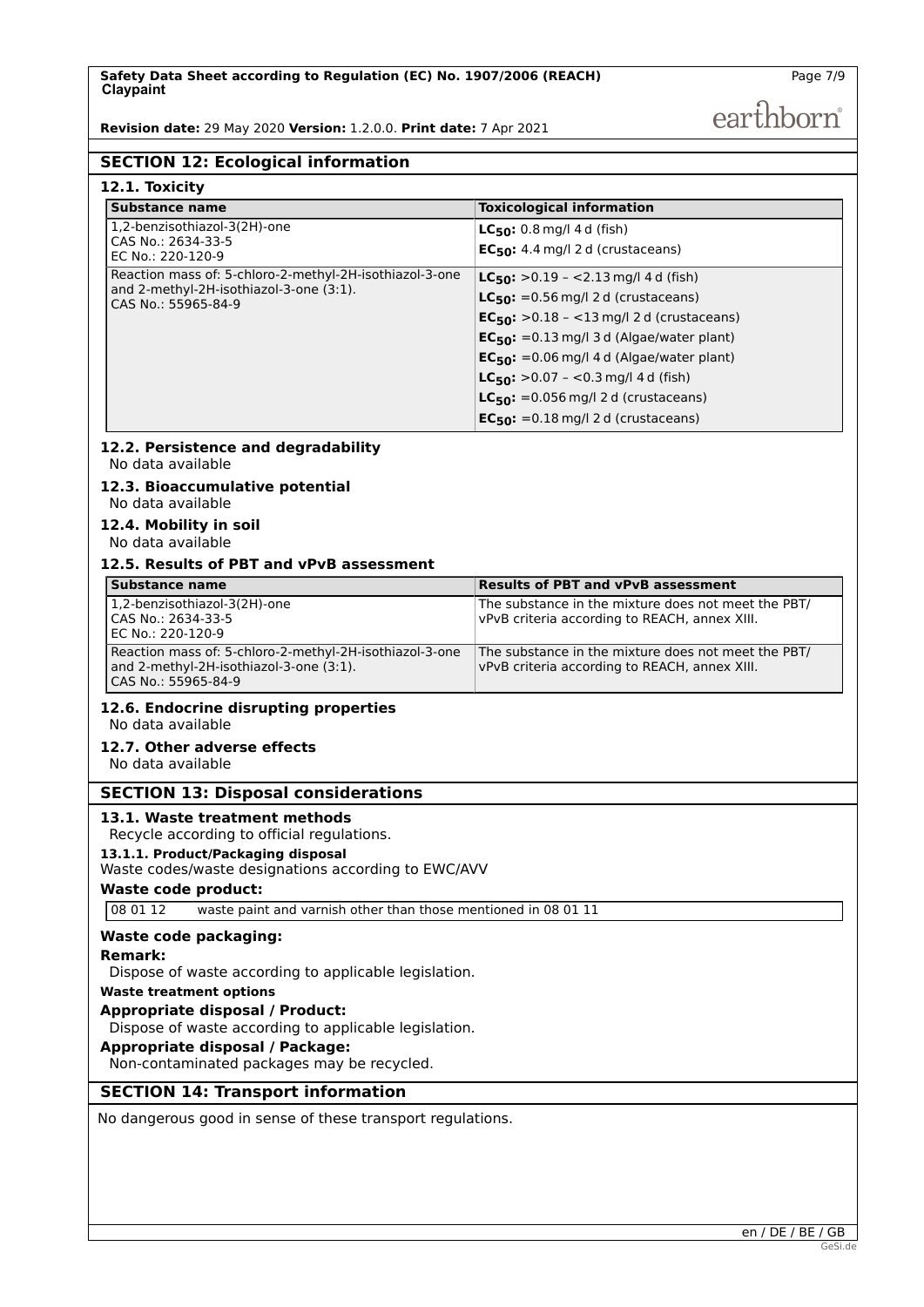**Safety Data Sheet according to Regulation (EC) No. 1907/2006 (REACH) Claypaint**

earthborn

Page 8/9

**Revision date:** 29 May 2020 **Version:** 1.2.0.0. **Print date:** 7 Apr 2021

| Land transport (ADR/<br>RID)                                     | <b>Inland waterway</b><br>craft (ADN)                            | Sea transport (IMDG)                                             | <b>Air transport (ICAO-</b><br>TI / IATA-DGR)                    |
|------------------------------------------------------------------|------------------------------------------------------------------|------------------------------------------------------------------|------------------------------------------------------------------|
| 14.1. UN number or ID number                                     |                                                                  |                                                                  |                                                                  |
| No dangerous good<br>in sense of these<br>transport regulations. | No dangerous good<br>in sense of these<br>transport regulations. | No dangerous good<br>in sense of these<br>transport regulations. | No dangerous good<br>in sense of these<br>transport regulations. |
| 14.2. UN proper shipping name                                    |                                                                  |                                                                  |                                                                  |
| No dangerous good in sense of<br>these transport regulations.    | No dangerous good in sense of<br>these transport regulations.    | No dangerous good in sense of<br>these transport regulations.    | No dangerous good in sense of<br>these transport regulations.    |
| 14.3. Transport hazard class(es)                                 |                                                                  |                                                                  |                                                                  |
| not relevant                                                     |                                                                  |                                                                  |                                                                  |
| 14.4. Packing group                                              |                                                                  |                                                                  |                                                                  |
| not relevant                                                     |                                                                  |                                                                  |                                                                  |
| 14.5. Environmental hazards                                      |                                                                  |                                                                  |                                                                  |
| not relevant                                                     |                                                                  |                                                                  |                                                                  |
| 14.6. Special precautions for user                               |                                                                  |                                                                  |                                                                  |
| not relevant                                                     |                                                                  |                                                                  |                                                                  |

#### **14.7. Maritime transport in bulk according to IMO instruments** not relevant

### **SECTION 15: Regulatory information**

#### **15.1. Safety, health and environmental regulations/legislation specific for the substance or mixture**

# **15.1.1. EU legislation**

#### **Authorisations:**

This product meets the requirements of Regulation (EC) No. 1935/2004 on the limitation of VOC content. Maximum VOC content (g/L) of the product in a ready to use condition: 0,5 VOC product category: a Type: Wb VOC limit value: 30g/L

#### **15.1.2. National regulations**

#### **[DE] National regulations**

**Water hazard class**

#### **WGK:**

1 - schwach wassergefährdend

# **15.2. Chemical Safety Assessment**

No data available

# **SECTION 16: Other information**

#### **16.1. Indication of changes**

\* Data changed compared with the previous version

# **16.2. Abbreviations and acronyms**

### See overview table at www.euphrac.eu

#### **16.3. Key literature references and sources for data**

No data available

### **16.4. Classification for mixtures and used evaluation method according to regulation (EC) No 1272/2008 [CLP]**

### **Classification according to Regulation (EC) No 1272/2008 [CLP]:**

The mixture is classified as not hazardous according to regulation (EC) No 1272/2008 [CLP].

# **16.5. Relevant R-, H- and EUH-phrases (Number and full text)**

# **Hazard statements**

| H301 | Toxic if swallowed.                      |
|------|------------------------------------------|
| H302 | Harmful if swallowed.                    |
| H310 | Fatal in contact with skin.              |
| H314 | Causes severe skin burns and eye damage. |